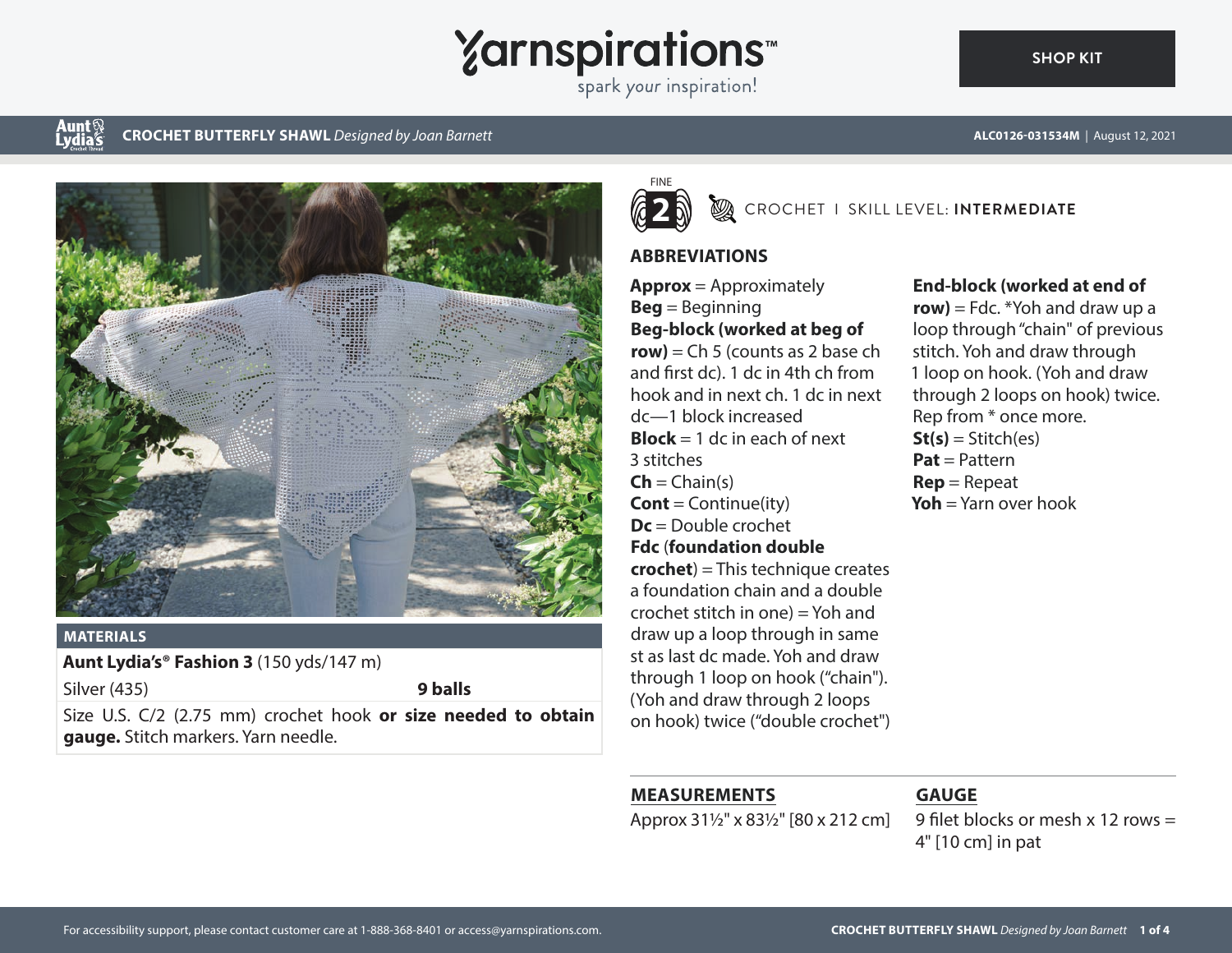# **Yarnspirations**

spark your inspiration!

## Aunt<br>Lydia's **CROCHET BUTTERFLY SHAWL** *Designed by Joan Barnett* **ALC0126-031534M** | August 12, 2021

# **INSTRUCTIONS**

# **Notes:**

- Shawl is worked, following filet chart, from the lower center point upwards.
- One filet block is added to beg and end of each row.
- 1st 6th rows of chart are written in detail to help you get started.
- When working from Chart, *read odd numbered rows from right to left and even numbered rows from left to right*.
- **Tip:** Use a post-it note to keep track of the last row of chart completed.

# **SHAWL**

See charts on pages 3 & 4. Beg from lower center point, ch 9. **1st row:** 1 dc in 4th ch from hook and in each ch to end of chain. Turn. 7 dc.

**2nd row:** Ch 5 (counts as dc and ch-2). *1 dc in 4th ch from hook and in next ch. 1 dc in next dc - beg* - block made. *(Ch 2. Skip next 2 sts. 1 dc in next st) twice –* 2 mesh made. Endblock. Turn. 2 blocks and 2 mesh. **3rd row:** Ch 5. Beg-block. (Ch 2. Skip next 2 sts. 1 dc in next st) 4 times *–* 4 mesh made. End-block. Turn. 2 blocks and 4 mesh.

(Ch 2. Skip next 2 sts. 1 dc in next st) 6 times – 6 mesh made. End-block. Fasten off. Turn. 2 blocks and 6 mesh. **5th row:** Ch 5. Beg-block. **FINISHING** (Ch 2. Skip next 2 sts. 1 dc in next st) 8 times *–* 8 mesh made. End-block. Turn. 2 blocks and 8 mesh. **6th row:** Ch 5. Beg-block. \*(Ch 2. Skip next 2 sts. 1 dc in next st) twice - 2 mesh made. 1 dc in each of next 6 sts - 2 blocks made. Rep from \* once more. (Ch 2. Skip next 2 sts. 1 dc in next st) twice. End-block. Turn. 6 blocks and 6 mesh. First 6 rows of Chart are complete.

4th row: Ch 5. Beg-block. Cont in Chart until 94th row of Chart is complete.

Weave in ends.

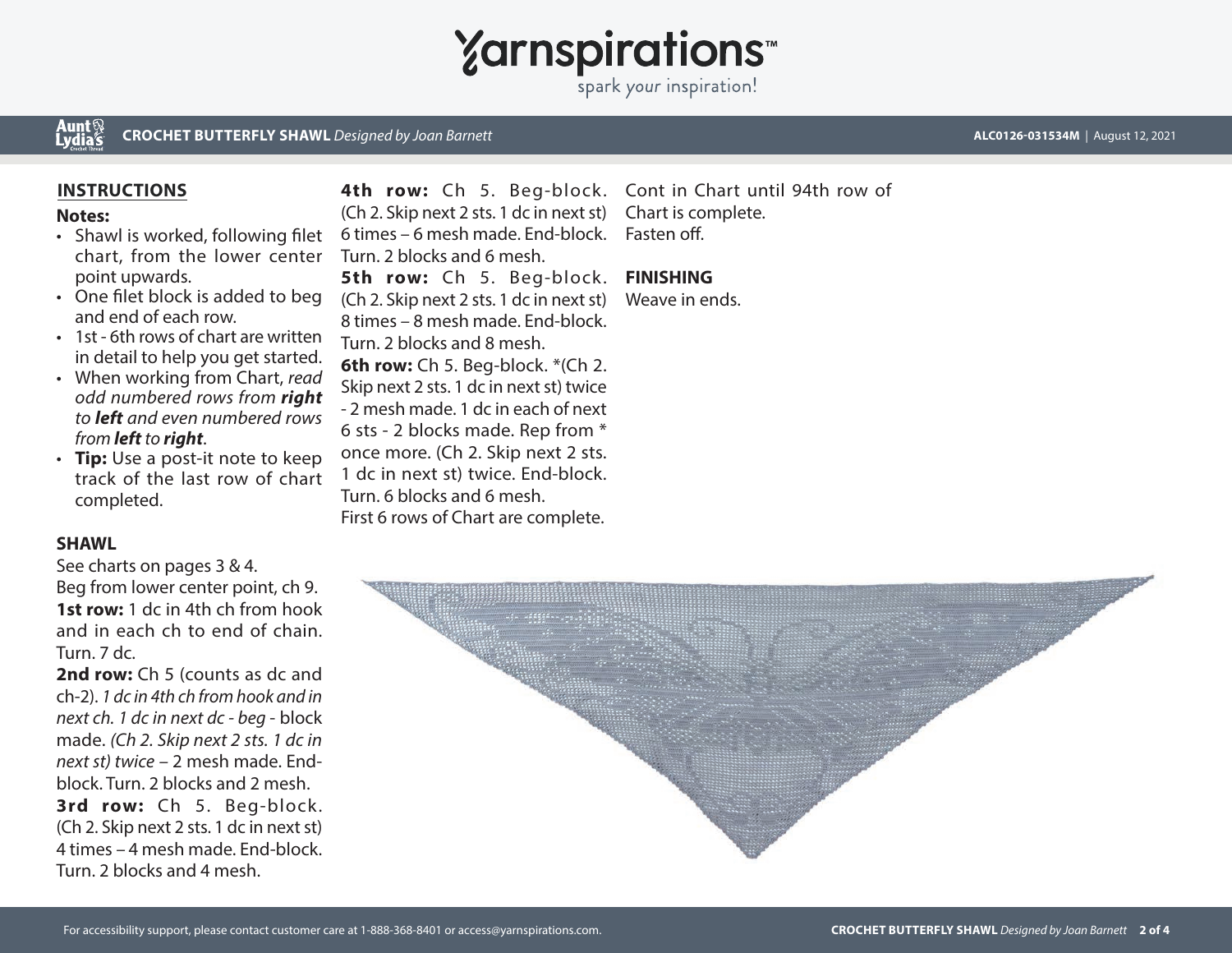